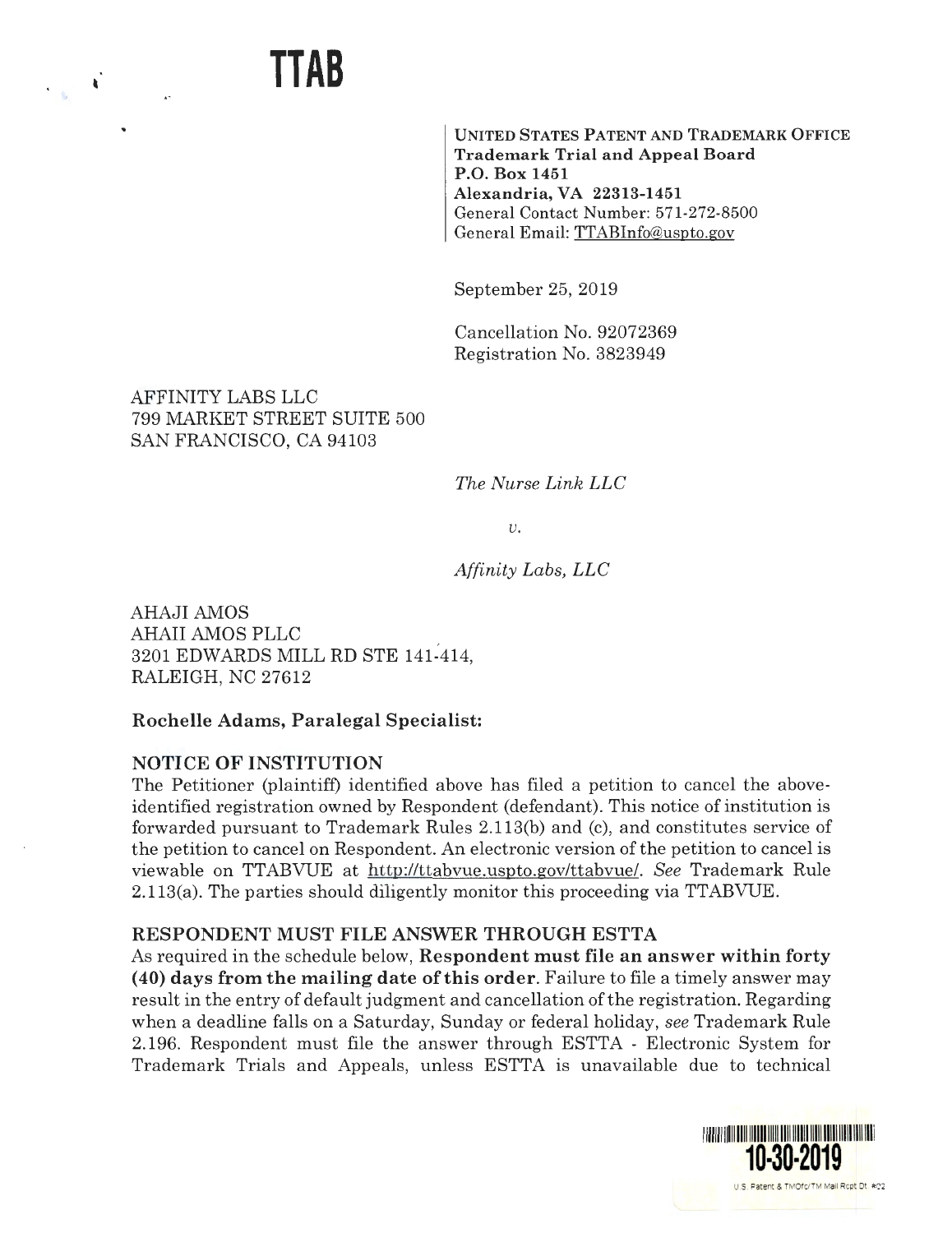Cancellation No. 92072369

' problems or extraordinary circumstances are present. An answer filed on paper under these limited circumstances must be accompanied by a Petition to the Director (and the required fee under Trademark Rule 2.6). *See* Trademark Rule 2.114(b)(l). In substance, Respondent's answer must comply with Fed. R. Civ. P. 8(b); it must admit or deny the allegations in the petition to cancel, and may include available defenses and counterclaims. Regarding the form and content of an answer, *see* Trademark Rule 2.114(b)(2) and TBMP § 311.

### **DUTY TO MAINTAIN ACCURATE CORRESPONDENCE INFORMATION**

Throughout this proceeding, the parties, and their attorneys or representatives, must notify the Board of any correction or update of physical address and email address, and should use the ESTTA change of address form. *See* Trademark Rule 2.18(b); TBMP § 117.

# **SERVICE OF ANSWER AND OF ALL SUBMISSIONS**

The service of the answer, of all other submissions in this proceeding, and of all matters that are required to be served but not required to be filed in the proceeding record, **must** be by **email** unless the parties stipulate otherwise. Trademark Rule 2.119(b). In the absence of a stipulation, service may be by other means **only** under the **limited** circumstances and in a manner specified in Trademark Rule 2.119(b). Regarding the signing and service of all submissions, *see* TBMP §§ 113-113.04.

The answer, and all other submissions, **must** include proof of service. As noted in TBMP § 113.03, proof of service may be in the following certificate of service form:

*I hereby certify that a true and complete copy of the foregoing (insert title of submission) has been served on (insert name of opposing counsel or party) by forwarding said copy on (insert date of mailing), via email (or insert other appropriate method of delivery) to: (set out name, and address or email address of opposing counsel or party).* 

*Signature \_\_\_\_\_\_\_\_\_\_\_ \_ Date \_\_\_\_\_\_\_\_\_\_\_\_ \_* 

# **SUBMIT ALL FILINGS ONLINE VIA ESTTA**

Submissions **must** be filed via ESTTA, the Board's online filing system, unless ESTTA is unavailable due to technical problems or extraordinary circumstances are present. Trademark Rule 2.126(a). Submissions may be filed in paper form **only**  under the **limited** circumstances specified in Trademark Rule 2.126(b), with a required written explanation. ESTTA is accessible at the Board's webpage: http://estta.uspto.gov/. The page has instructions and tips. ESTTA offers various forms, some of which may require attachments and/or a fee. For technical questions, a party may call 571-272-8500 (Mon-Fri 8:30 a.m. to 5 p.m. ET) or email ESTTA@uspto.gov. This proceeding involves several deadlines, and due to potential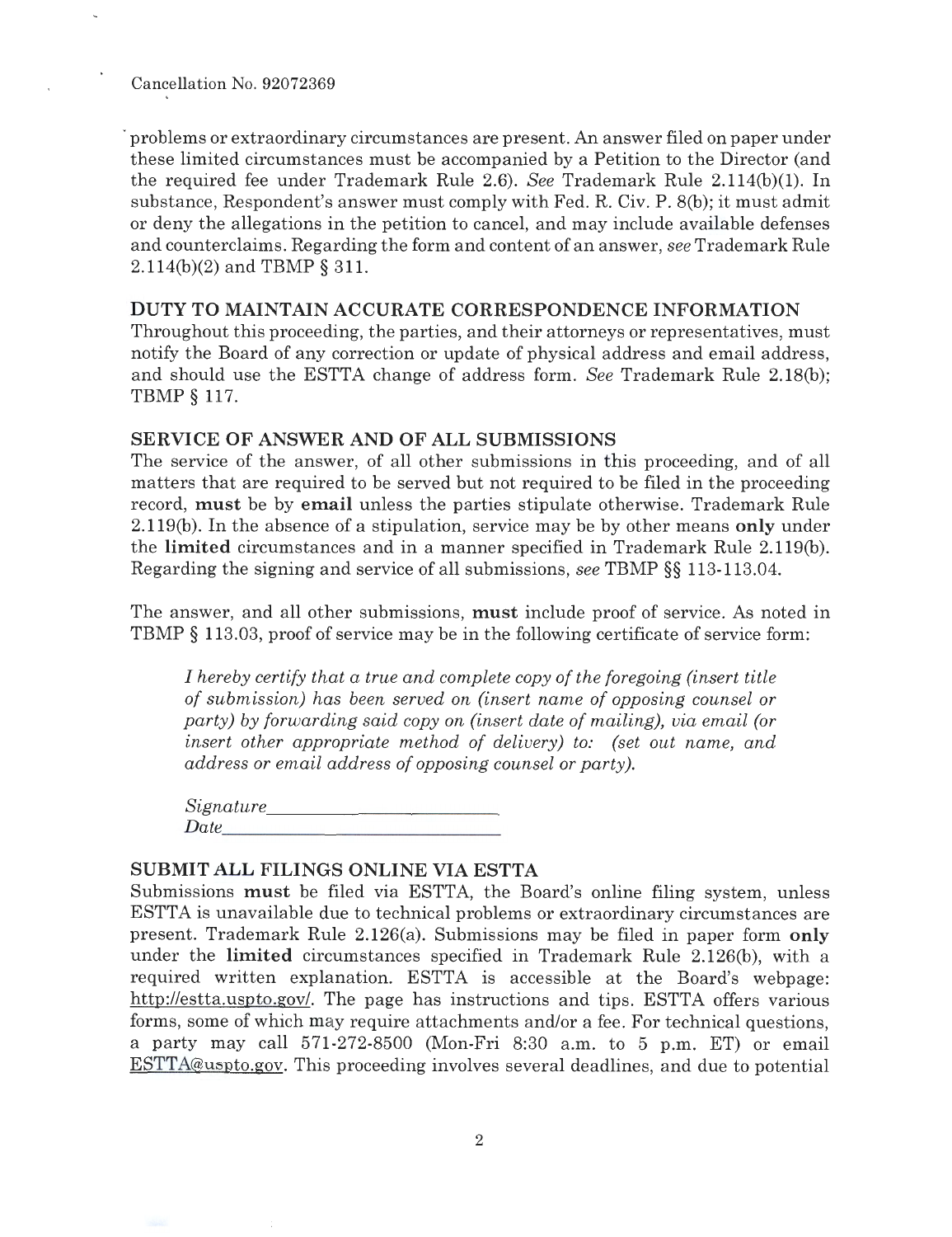Cancellation No. 92072369

· technical issues, parties should not wait until the deadline to submit filings. The Board may **decline to consider** an untimely submission. Moreover, Trademark Rule 2.126 sets forth the required form and format for all submissions (e.g., page limitations), and the Board may **decline to consider** any submission that does not comply with this rule, including, but not limited to motions, briefs, exhibits, and deposition transcripts.

#### **CONFERENCE, DISCOVERY, DISCLOSURE AND TRIAL SCHEDULE**

| Time to Answer                              | 11/4/2019  |
|---------------------------------------------|------------|
| Deadline for Discovery Conference           | 12/4/2019  |
| Discovery Opens                             | 12/4/2019  |
| Initial Disclosures Due                     | 1/3/2020   |
| <b>Expert Disclosures Due</b>               | 5/2/2020   |
| Discovery Closes                            | 6/1/2020   |
| <b>Plaintiff's Pretrial Disclosures Due</b> | 7/16/2020  |
| Plaintiff's 30-day Trial Period Ends        | 8/30/2020  |
| Defendant's Pretrial Disclosures Due        | 9/14/2020  |
| Defendant's 30-day Trial Period Ends        | 10/29/2020 |
| <b>Plaintiff's Rebuttal Disclosures Due</b> | 11/13/2020 |
| Plaintiff's 15-day Rebuttal Period Ends     | 12/13/2020 |
| <b>Plaintiffs Opening Brief Due</b>         | 2/11/2021  |
| Defendant's Brief Due                       | 3/13/2021  |
| Plaintiff's Reply Brief Due                 | 3/28/2021  |
| Request for Oral Hearing (optional) Due     | 4/7/2021   |

#### **PARTIES ARE REQUIRED TO HOLD DISCOVERY CONFERENCE**

The parties are required to schedule and hold a discovery conference by the deadline in the schedule in this order, or as reset by the Board. In the conference, the parties are required to discuss, at a minimum, 1) the nature and basis of their claims and defenses, 2) the possibility of promptly settling, or at least narrowing the scope of claims or defenses, and 3) arrangements for disclosures, discovery, preserving discoverable information and introduction of evidence at trial. For guidance, *see* Fed. R. Civ. P. 26(£), Trademark Rule 2.120(a)(2)(i) and TBMP §§ 401.01 and 408.0l(a).

The parties must hold the conference in person, by telephone or by a means on which they agree . A Board interlocutory attorney or administrative trademark judge will participate in the conference either upon request of any party made no later than ten (10) days prior to the conference deadline, or when the Board deems it useful to have Board involvement. *See* Trademark Rule 2.120(a)(2)(i). A request for Board participation must be made either through ESTTA, or by telephone call to the assigned interlocutory attorney named on the TTABVUE record for this proceeding. A party requesting Board participation should first determine possible dates and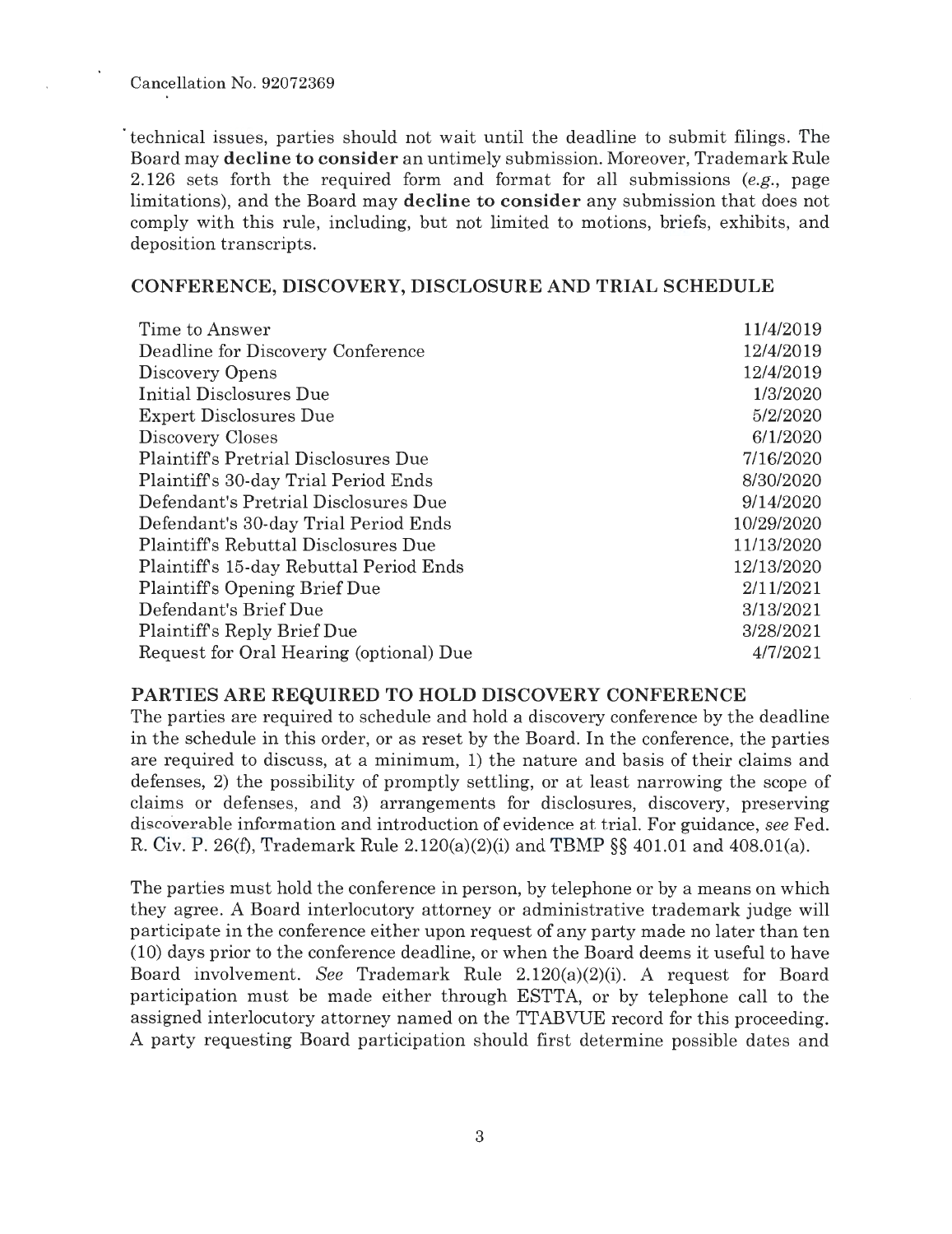Cancellation No. 92072369

· times when all parties are available. A conference with a Board attorney's participation will be by telephone in accordance with the Board's instructions.

For efficiency, the parties may stipulate to various procedural and substantive disclosure, discovery and trial matters  $(e.g., \text{ modification of deadlines and obligations})$ upon written stipulation and approval by the Board. Trademark Rule  $2.120(a)(2)(iv)$ provides a non-exhaustive list of matters to which parties may stipulate. The best practice is to reduce all stipulations to writing. If email service is not practical, such as for voluminous document production in discovery, the parties should discuss in the conference how production will be made. The parties, and their attorneys or representatives, have **a duty to cooperate** in the discovery process. TBMP § 408.01.

#### **PROTECTIVE ORDER FOR CONFIDENTIAL INFORMATION**

The Board's Standard Protective Order is automatically imposed in all *inter partes*  proceedings, and is available at https://www.uspto.gov/trademarks-applicationprocess/appealing-trademark-decisions/standard-documents-and-guidelines-O. During their conference, the parties should discuss whether they will use an alternative or modified protective order, subject to approval by the Board. *See*  Trademark Rule 2.116(g) and TBMP  $\S$  412. The standard order does not automatically protect confidential information; its provisions for designating confidential information must be utilized as needed by the parties. Trademark Rule 2.126(c) sets forth the procedure for filing confidential submissions.

#### **ACCELERATED CASE RESOLUTION (ACR)**

During their conference, the parties are to discuss whether they wish to seek mediation or arbitration, and whether they can stipulate to the Board's Accelerated Case Resolution (ACR) process for a more efficient and cost-effective means of obtaining the Board's determination of the proceeding. For details, and examples of ACR proceedings, *see* TBMP § 528, and the Board's webpage: http://www.uspto.gov/ttab.

### **INITIAL DISCLOSURES AND DISCOVERY**

Regarding the deadline for and contents of initial disclosures, *see* Trademark Rules  $2.120(a)(1)$  and  $(2)(i)$ , and TBMP § 401.02. Regarding deadlines for serving and responding to discovery, *see* Trademark Rule 2.120(a)(3) and TBMP § 403.03. Certain provisions of Fed. R. Civ. P. 26 are applicable in modified form. Note that written discovery (interrogatories, requests for production, requests for admission) must be served **early** enough so that responses will be due **no later than** the close of discovery. Regarding the scope and limits of discovery, *see* TBMP 414; discoverable items may include documents, tangible things, and electronically stored information (ESI).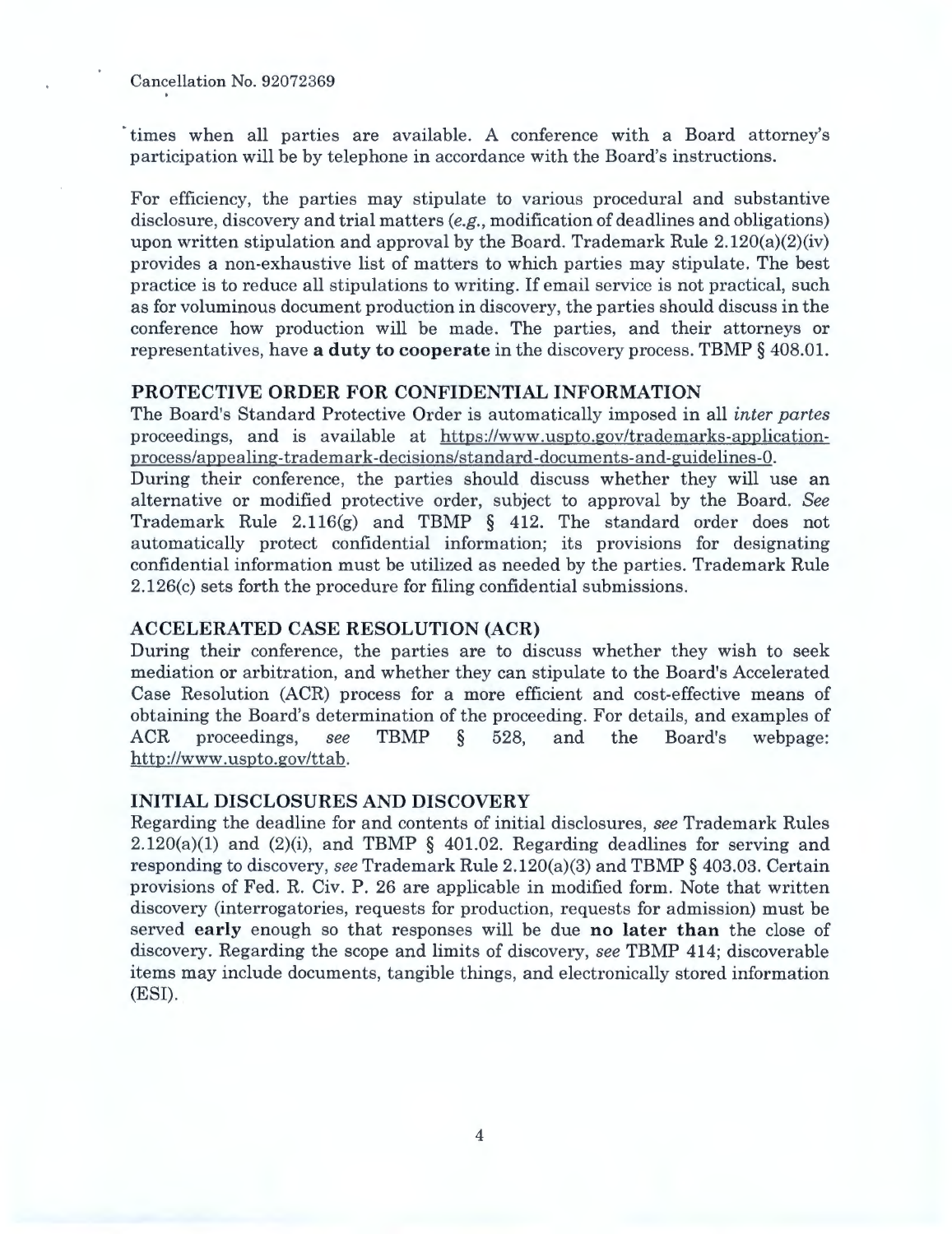# . **MOTIONS**

Certain provisions of Fed. R. Civ. P. 11 apply to all submissions in Board proceedings. *See* TBMP § 527.02. Regarding available motions, *see* TBMP Chapter 500. Regarding applicable deadlines to respond to motions, depending on the motion filed, *see*  Trademark Rules 2.127(a) and (e)(l). When a party timely files a potentially dispositive motion the proceeding is suspended with respect to all matters not germane to the motion. *See* Trademark Rule 2.127(d). In addressing motions or other filings, if it appears to the Board that a telephone conference would be beneficial, or upon request of one or both parties, the Board may schedule a conference. *See*  Trademark Rule  $2.120(j)(1)$  and TBMP § 502.06(a).

# **PRETRIAL DISCLOSURES, TRIAL AND BRIEFING**

Regarding the procedures and deadlines for pretrial disclosures and trial, and specifically the noticing, taking, serving and submitting of evidence and testimony, *see* Trademark Rules 2.120(k), 2.121, 2.122, 2.123 and 2.125, as well as TBMP Chapter 700. The parties should review these authorities. For example: witness testimony may be submitted in the form of affidavit or declaration subject to the right to oral cross examination; transcripts of testimony depositions, with exhibits, must be served on each adverse party within thirty (30) days after completion of taking the testimony; certified transcripts and exhibits must be filed, with notice of such filing served on each adverse party; and all notices of reliance must be submitted during the submitting party's assigned testimony period and must indicate generally the relevance the evidence and associate it with one or more issues.

Main briefs shall be filed in accordance with Trademark Rules 2.128(a) and (b). An oral hearing is not required, but will be scheduled upon separate notice timely filed pursuant to Trademark Rule 2.129(a). Regarding briefs and oral hearings, *see* TBMP §§ 801-802.

# **LEGAL RESOURCES AVAILABLE AT WEBPAGE**

For a general description of Board proceedings, *see* TBMP § 102.03. Proceedings are governed by the Trademark Rules of Practice in Parts 2 and 7 of Title 37 of the Code of Federal Regulations. These rules, the Manual of Procedure (TBMP), information on Accelerated Case Resolution (ACR) and Alternative Dispute Resolution (ADR), and many Frequently Asked Questions, are available on the Board's webpage, at http://www.uspto.gov/ttab. The parties should check the webpage for important changes, announcements, etc., many of which apply to proceedings already in progress.

### **PARTIES NOT REPRESENTED BY COUNSEL**

This proceeding is similar to a civil action in a federal district court and can be complex. The Board **strongly** advises all parties to secure the services of an attorney who is familiar with trademark law and Board procedure. The Board cannot aid in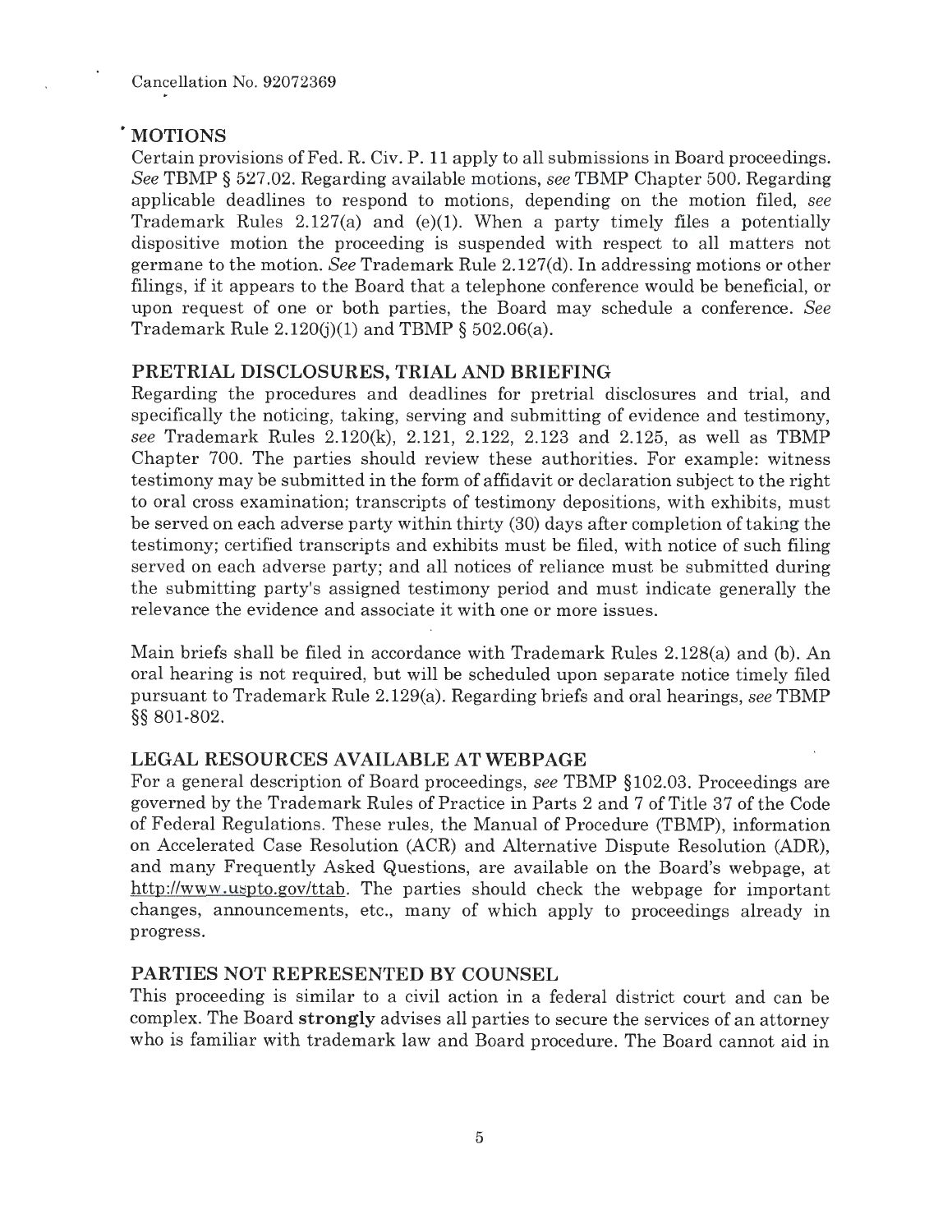• the selection of an attorney. *See* TBMP § 114.02. The Board requires strict compliance with all applicable authorities whether or not the party is represented by counsel.

### **NOTIFY BOARD OF ALL PENDING ACTIONS**

If the parties are, or during the pendency of this proceeding become, parties in another Board proceeding or a civil action involving the same or related marks, or involving any issues of law or fact which are also in this proceeding, they shall notify the Board immediately. *See* Trademark Rule 2.106(b)(3)(i). The Board will consolidate and/or suspend related Board proceedings, as appropriate. *See*  Trademark Rule 2.117(c); TBMP §§ 510 and 511.